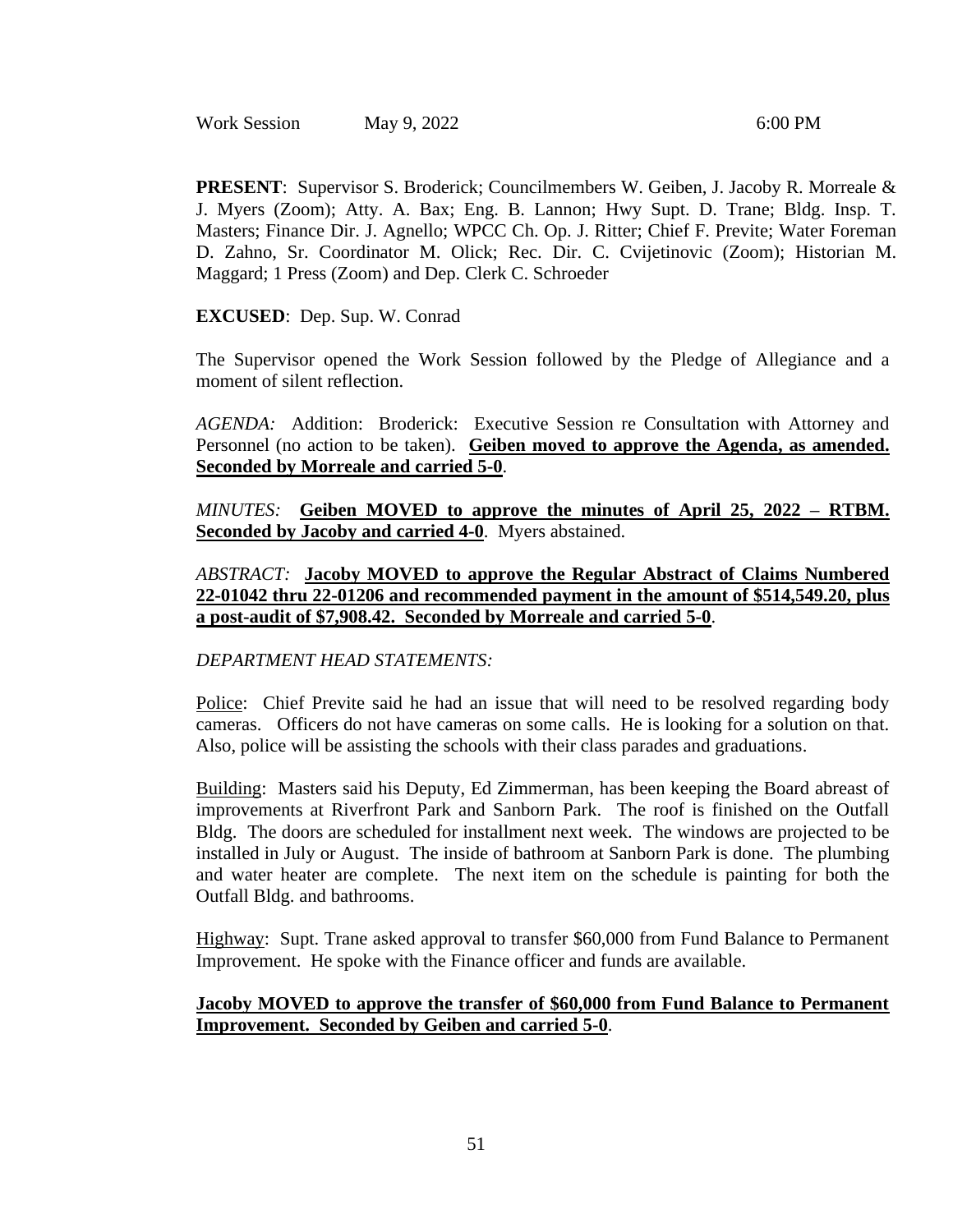Trane asked the Board to approve the 284 Agreement to spend \$524,523.00 to be used for 2022 permanent improvement of certain Town highways and \$41,275.00 to be set aside to be expended for primary work and general repairs upon 10 miles of town highways.

## **Morreale MOVED to approve the 284 Agreement, as presented. Seconded by Jacoby and carried 5-0**.

Recreation: The Director stated that baseball is underway and programs are being planned for Yoga in the Park and softball clinics.

### *OLD BUSINESS:* None

*NEW BUSINESS:* The Clerk is in receipt of a notification from the Code Enforcement Officer, Chris McAuliffe, that the 2022 Annual Stormwater Report is available for review on the Town's website, on the Building Department page.

### *BRODERICK:*

# 1. Legal: Resolution for EPG Grant. **Broderick MOVED the following Resolution**: **Authorization for Representative to Execute Grant Agreement**

#### NOW, THEREFORE, BE IT:

RESOLVED that the Town of Lewiston is authorized to execute a Grant Agreement with the NYS Environmental Facilities Corporation and any and all other contracts, documents, and instruments necessary to bring about the project and to fulfill the Town of Lewiston's obligations under the Grant Agreement.

### **Authorization and Appropriation of Local Match**

Local match is a minimum of 20% of the EPG grant award.

### NOW, THEREFORE, BE IT:

RESOLVED that the Town of Lewiston authorizes and appropriates a minimum 20% local match as required by the Engineering Planning Grant Program (EPG) for the Phase 2 EPG Project. Under the EPG program, this local match must be at least 20% of the EPG grant award of \$30,000. The source of the local match, and any amount in excess of the required match, shall be provided by the Town's General Fund. The maximum local match shall not exceed \$6,000 based upon a total estimated maximum project cost of \$36,000 The Town of Lewiston Supervisor may increase this local match through the use of in kind services without further approval from the Town of Lewiston Town Board.

### **SEQR Determination (Type II)**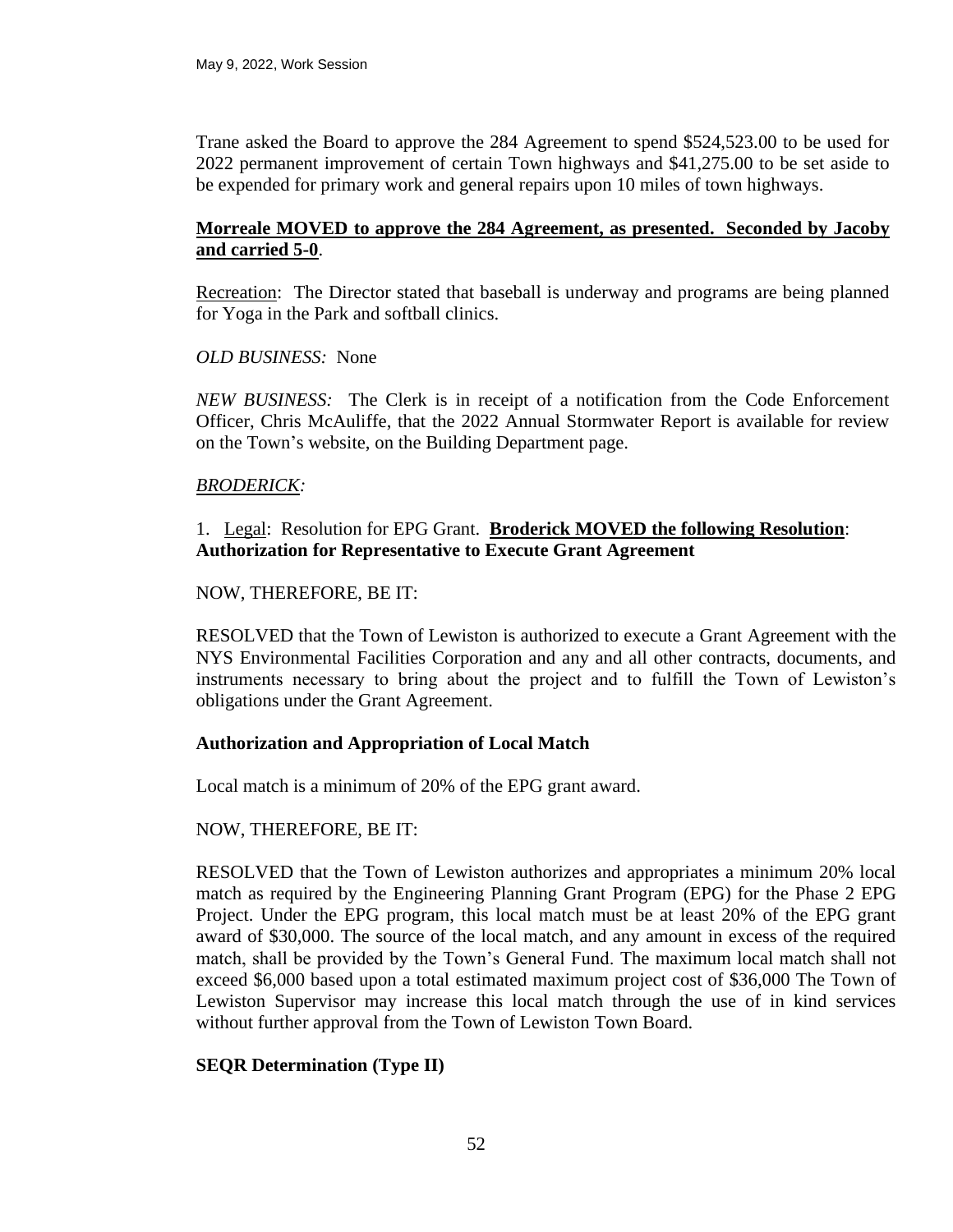WHEREAS, Title 6 of the New York Code of Rules and Regulations (6 NYCRR) Section 617.5 under the State Environmental Quality Review Act (SEQR) provides that certain actions identified in subdivision (c) of that section are not subject to environmental review under the Environmental Conservation Law;

## NOW, THEREFORE, BE IT:

RESOLVED that the Town of Lewiston hereby determines that the proposed Phase 2 EPG Project is a Type II action in accordance with 6 NYCRR Section 617.5(c) (cite the specific subparagraph or subparagraphs that apply to your project i.e., options (1) through (46)) which constitute(s) the (provide quotation of the text of the cited subparagraph(s)) above which apply) and is therefore not subject to further review under 6NYCRR Part 617.

### **Seconded by Geiben and carried 5-0**.

Atty. Bax said he wanted to make sure the public was aware that originally this resolution was enacted in February. It is just a follow-up to the resolution that was already approved. It is a new resolution to approve funding to move forward. It is just the next phase.

Bax said there is a line that needs to be filled in at the bottom of the Resolution. He asked for an amendment to the motion on the Resolution to authorize the Supervisor to fill in that blank, after consultation with the Attorney and Grant Consultant. Bax thinks he knows which one subparagraph it's going to be but he would defer to Ms. Minor to see that they have the best chance of getting the grant.

# **Morreale MOVED to amend the motion on the Resolution to authorize the Supervisor to fill in the blank as to which option of 6 NYCRR Section 617.5(c) applies. Seconded by Geiben and carried 5-0**.

- 2. Engineering: Lannon said the waterline project is almost complete. All that remains is ground restoration and road striping. They conducted a site visit earlier that day at the Stonehaven site. He is looking to schedule a Department Head walk-thru next week at Essex Ridge/Upper Mountain and Bronson, to get some of the administration items of that project closed out, in advance of dedication.
- 3. Finance: The Finance Director requested to process the following 2022 Budget Revisions:
- a. A request to move \$75.00 to Parks Out of Dept. Ice Rink Personnel (A00-7110-0100- 4403) from Recreation Seasonal Help Personnel (A00-7310-0100-0000) to cover Ice Rink Personnel expenses for removal of the Ice Rink.
- b. A request to move \$3,850.00 to PIP Engineering Contractual (B00-1440-0440-0100) from Engineering Review Fee (B00-1000-2660-0100) to cover engineering fees paid by applicants.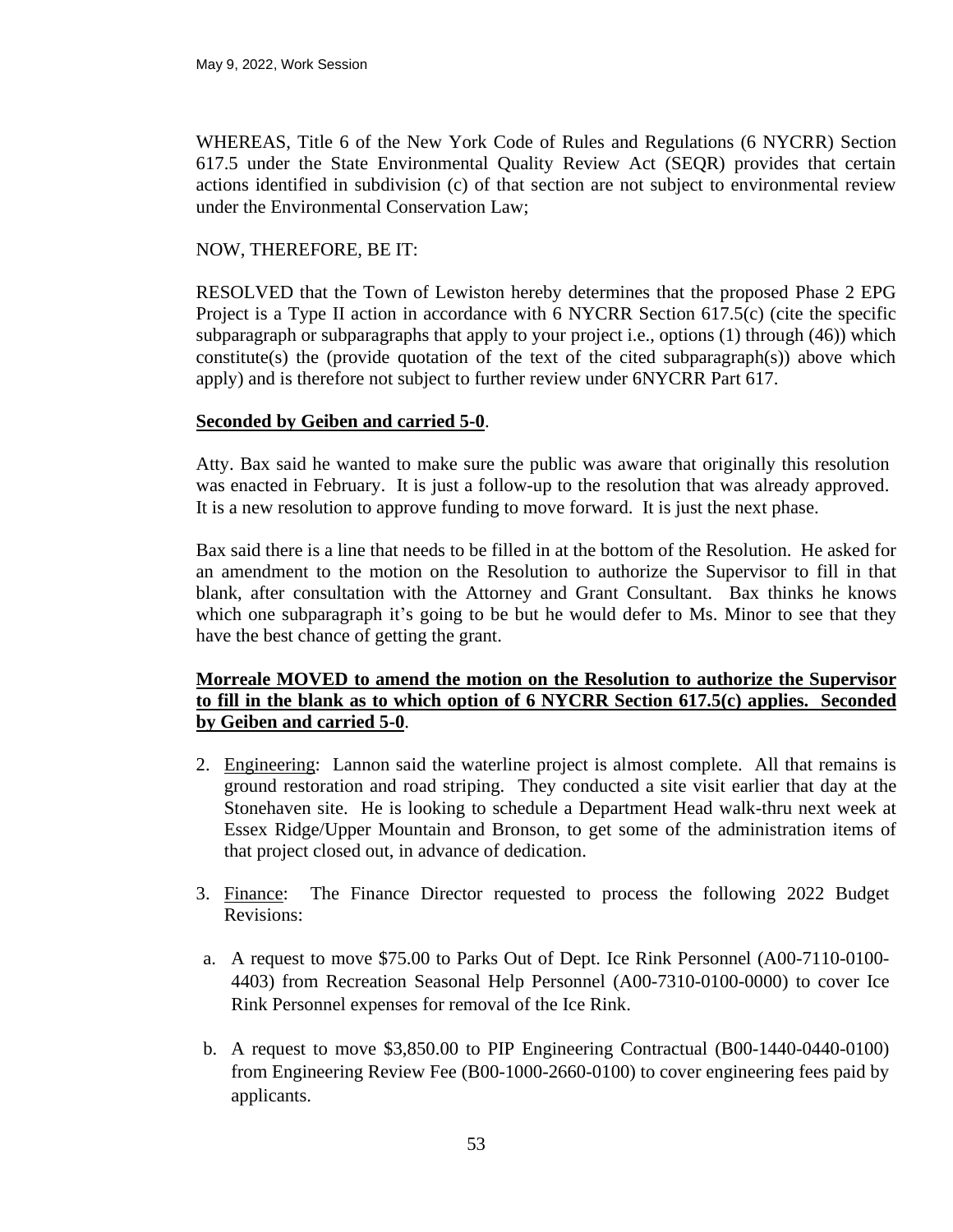- c. A request to move \$17,640.00 to Data Processing Contractual budget (B00-1680-0400- 0000) from Contingency (B00-1990-0400-0000) to cover the annual purchase of cyber protection insurance.
- d. A request to move \$26,667.00 to General Repairs Personnel (DB0-5110-0100-0000), \$3,218.00 to Machinery Personnel (DB0-5130-0100-0000) and \$8,235.00 to Snow Removal Personnel (DB0-5142-0100-0000) with \$20,000.00 from General Repairs Contractual (DB0-5110-0400-0000), \$8,120.00 from Machinery Contractual (DB0- 5130-0400-0000) and \$10,000.00 from Snow Removal Contractual (DB0-5142-0400- 0000) to cover union contract retro personnel payments.

# **Geiben MOVED the budget revisions, as submitted. Seconded by Morreale and carried 5-0**.

Agnello asked to process the budget revision necessary for the additional \$60,000 for the paving.

### **Geiben MOVED a request to transfer \$60,000.00 from the Highway Fund Balance (DB0-1000-0599-0000 to Permanent Improvement Contractual (DB0-5110-0400-0000. Seconded by Jacoby and carried 5-0**.

Agnello noted the auditors will be on site beginning 5/23. They will be auditing the books of the Town, Town Clerk and Courts.

# *GEIBEN:*

Seniors: Pool Table: Geiben said the bidder of the Pool Table has forfeited his purchase, as per the Auctions International guidelines.

# **Geiben MOVED to place the pool table again on Auctions International. Seconded by Morreale and carried 5-0**.

Sealing & Striping of parking lot: Trane suggested it be micro-paved next year. They will get five years out of it.

# **Geiben MOVED to authorize the Coordinator to obtain quotes to power sweep, spot prime, trim grass from all sides of parking lot, paint line markings, paint access for disabled parking and arrows. Seconded by Jacoby and carried 5-0**.

Geiben said it might be to the Town's advantage to have the contractors bid on the Town Hall parking lot at the same time.

**Geiben MOVED to amend the motion to include the Town Hall parking lot. Seconded by Morreale and carried 5-0**. Broderick recommended the Coordinator work with the Town Clerk on this.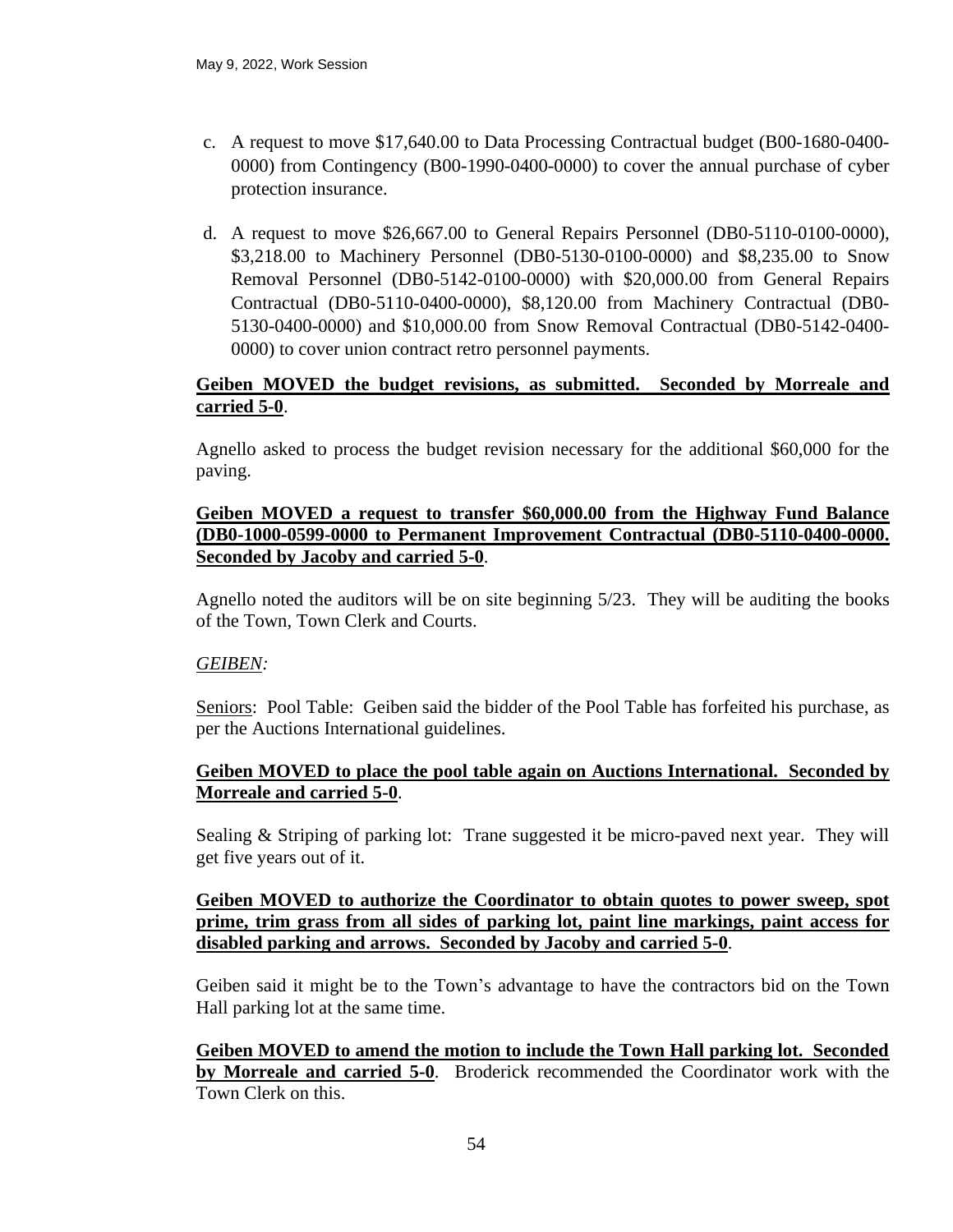## Recreation: New Hires: **Geiben MOVED the following seasonal hires for the Summer Recreation Program and Concession Stand:**

Recreation Leaders P/T - \$13.20 p/h: Samantha Notarianni, Elijah Russell, Kendall Perrault, Emily Quider & Nick Carlo; Recreation Aides P/T - \$13.20 p/h: Sherry Schmahl & Nathan Russell.

### **Seconded by Morreale and carried 5-0**.

*JACOBY:* Jacoby reported on the success of the Chivetta's Chicken BBQ Bicentennial fundraiser. He thanked all the volunteers who came out to help at this event.

Site Plan/Special Use Permit: The Planning Bd, on April 21, 2022, approved a Site Plan/Special Use Permit for the Sanborn Area Historical Society, at 2660 Saunders Settlement Road, SBL# 118.00-1-22.12, contingent on a temporary fence being installed for the neighbor at the corner of the driveway to last the duration of the entire construction phase.

**Jacoby MOVED to schedule a Public Hearing on May 23, 2022 beginning at 6:00 p.m. on the Site Plan/Special Use Permit for the Sanborn Area Historical Society, located at 2660 Saunders Settlement Road, SBL# 118.00-1-22.12 based on the recommendation of the Planning Bd. Seconded by Geiben and carried 5-0**.

*MORREALE:* Sewer Credits: **Morreale MOVED to approve sewer credits (pools) to Pat Desimone, Elliott Dr., in the amount of \$31.08 and to MaryAnne Genovese, Tyron Dr., in the amount of \$59.31. Seconded by Jacoby and carried 5-0**.

*MYERS:* Nothing to report.

*PRIVILED*GE *OF THE FLOOR* –

Matt Murnyack, 708 Ridge Rd, said it's been discussed that there are not enough small business areas in the Town. Since Covid, more and more people are working from home. Small business owners are working out of their homes. Maybe at some point, the Town will address this and do something about it.

The second thing, Mr. Jacoby just mentioned a Special Use Permit. I was told the Town does not do Special Use Permits. Maybe, at a later point, you can explain to me why the Town has a zero-tolerance policy on Special Use Permits, yet, we are approving a Special Use Permit.

The Building Inspector was asked to address this. In the district regulations, Masters said there are allowed uses, R-1 thru I-2, and then, in every district what is allowed in the district by Special Use Permit. If you turn to that page, it will tell you what the criteria is for a Special Use Permit. The Solar Law, which Mr. Jacoby just cited, a Solar Farm is by Special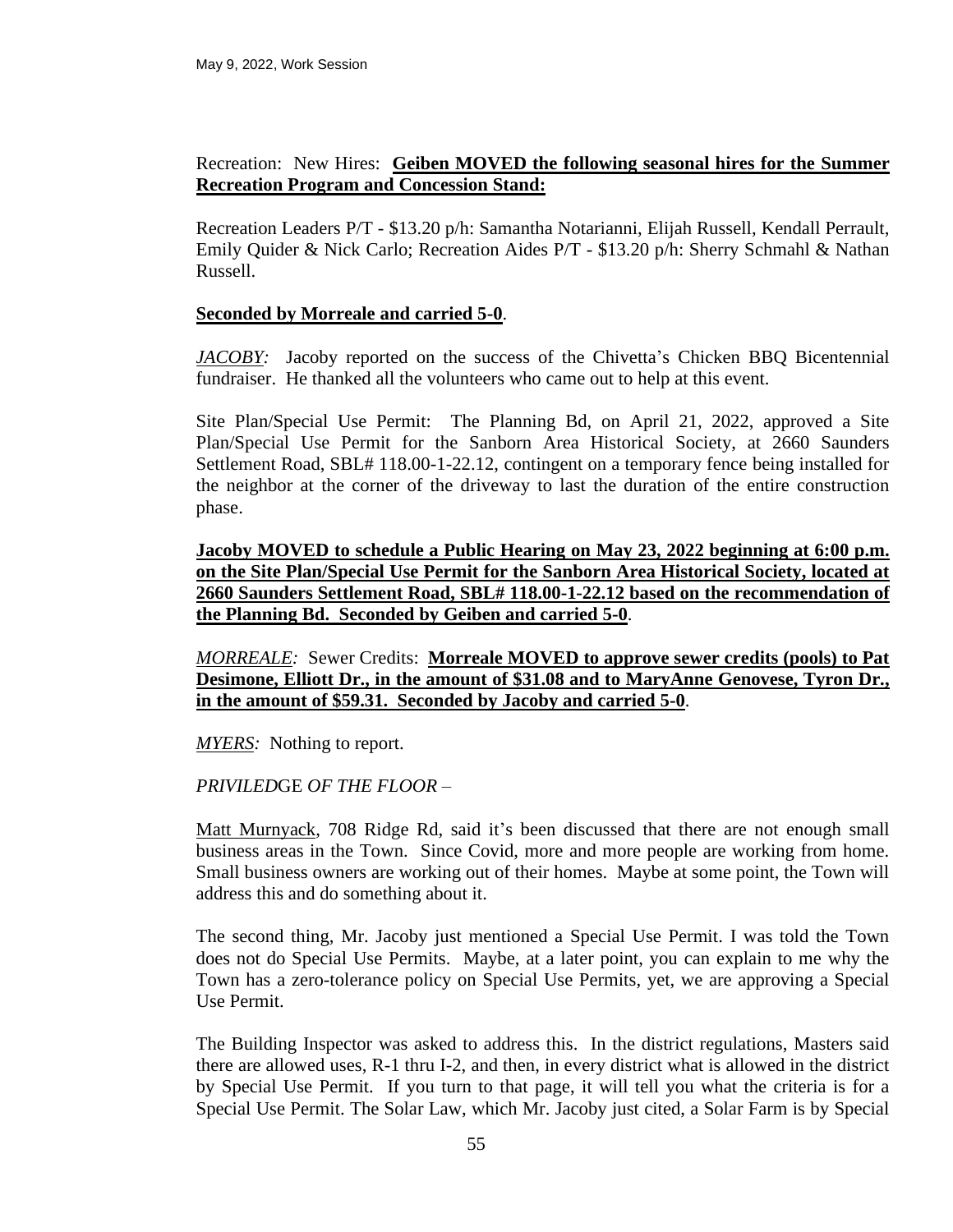Use Permit per our law. It isn't that Special Use Permits aren't allowed period, it's only Special Use Permits that are listed in the law. The way the Town used to do it was if you wanted to do basically anything, you would go to the Zoning Board of Appeals. In our old law, the red book, if you wanted a Special Use Permit, there were no qualifiers or definitions. You would just go to the ZBA, apply for a Special Use Permit they would issue one. That was for the lifetime of the owner, unless revoked. We have a few of them out there, historically. In 2012, the Town Board eliminated the Zoning Board from doing that. Now, only Special Use Permits listed in the law are what is allowed.

John Murnyack, 716 Ridge Rd, understands what's being said when it comes to Special Use Permits, but The Town Board is the one that makes the rules. Rules were changed in 2012. Laws need to be re-visited, occasionally, on whether things still apply. The Town Board makes the rules. You're the final judge. There are conditions here in this town, after talking with property owners and problems they had. I believe some of these rules should be revisited to either make an adjustment on the Special Uses or stand the way it is. I don't know if you have any plan that every so often you go thru the laws or is 2012 Gospel. There are too many things this town is involved in. Some of these laws may not apply as rigidly as they were thought of in 2012. I believe it is up to the Town Board to address that. There are a number of property owners, besides my son, that are affected by the code the way it is written. Mr. Masters is enforcing what was passed in 2012.

### **Geiben MOVED to enter into Executive Session re Personnel and Consultation with Attorney. Seconded by Jacoby and carried 5-0**. Time: 6:29 p.m.

Executive Session: Present: Broderick, Geiben, Jacoby, Morreale, Myers (Zoom), A. Bax, J. Agnello  $\&$  A. Smith. Minutes transcribed by A. Bax

Issues Discussed: 1) Possible Union Negotiations, 2) Contract Negotiations w/ Attorney

No action taken.

# **Geiben MOVED to exit Executive Session and adjourn Work Session. Seconded by Jacoby and carried 5-0**. Time: 7:05 p.m.

Transcribed and Respectfully submitted by:

Carole N. Schroeder Deputy Town Clerk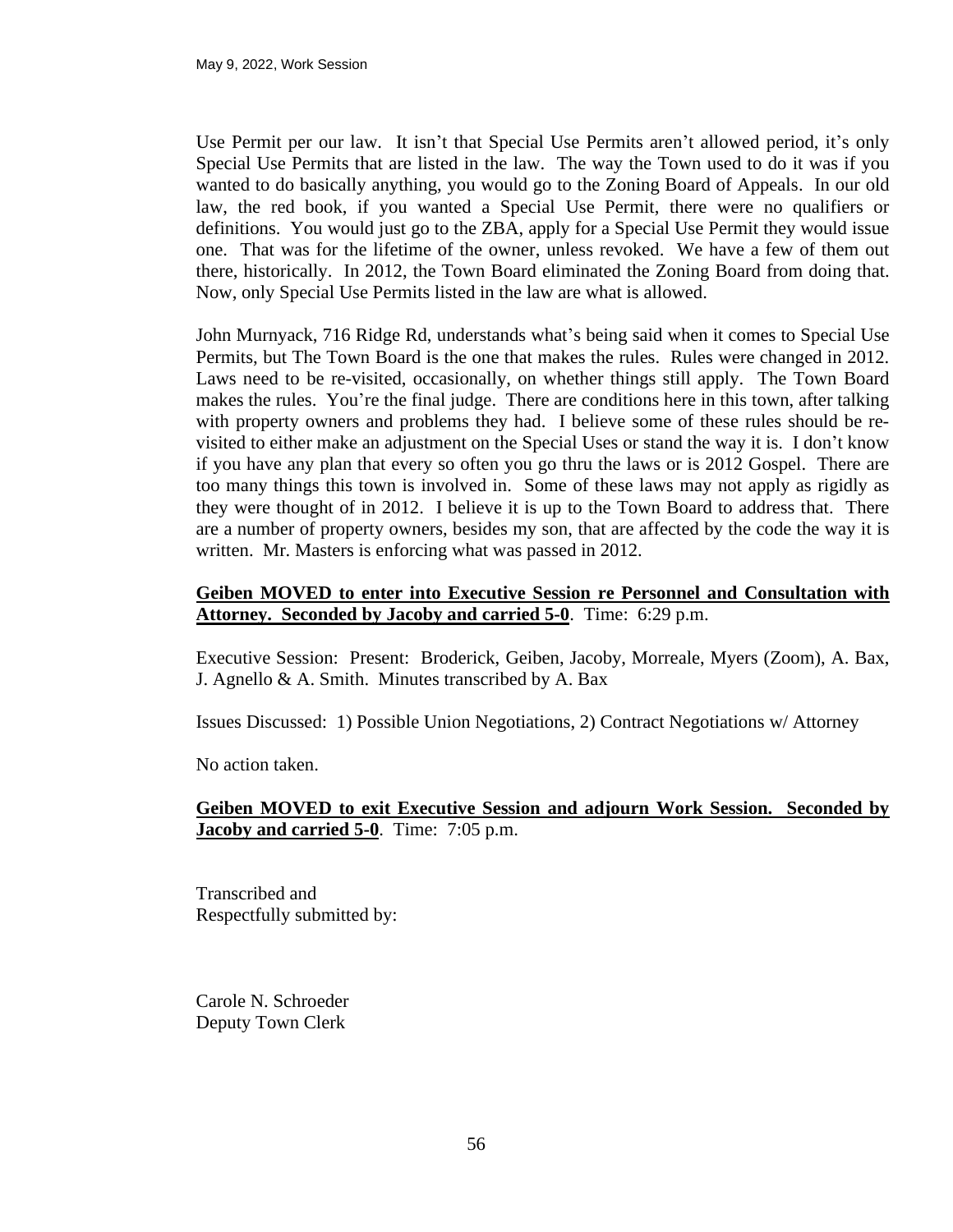May 9, 2022, Work Session

# PAGE NOT USED